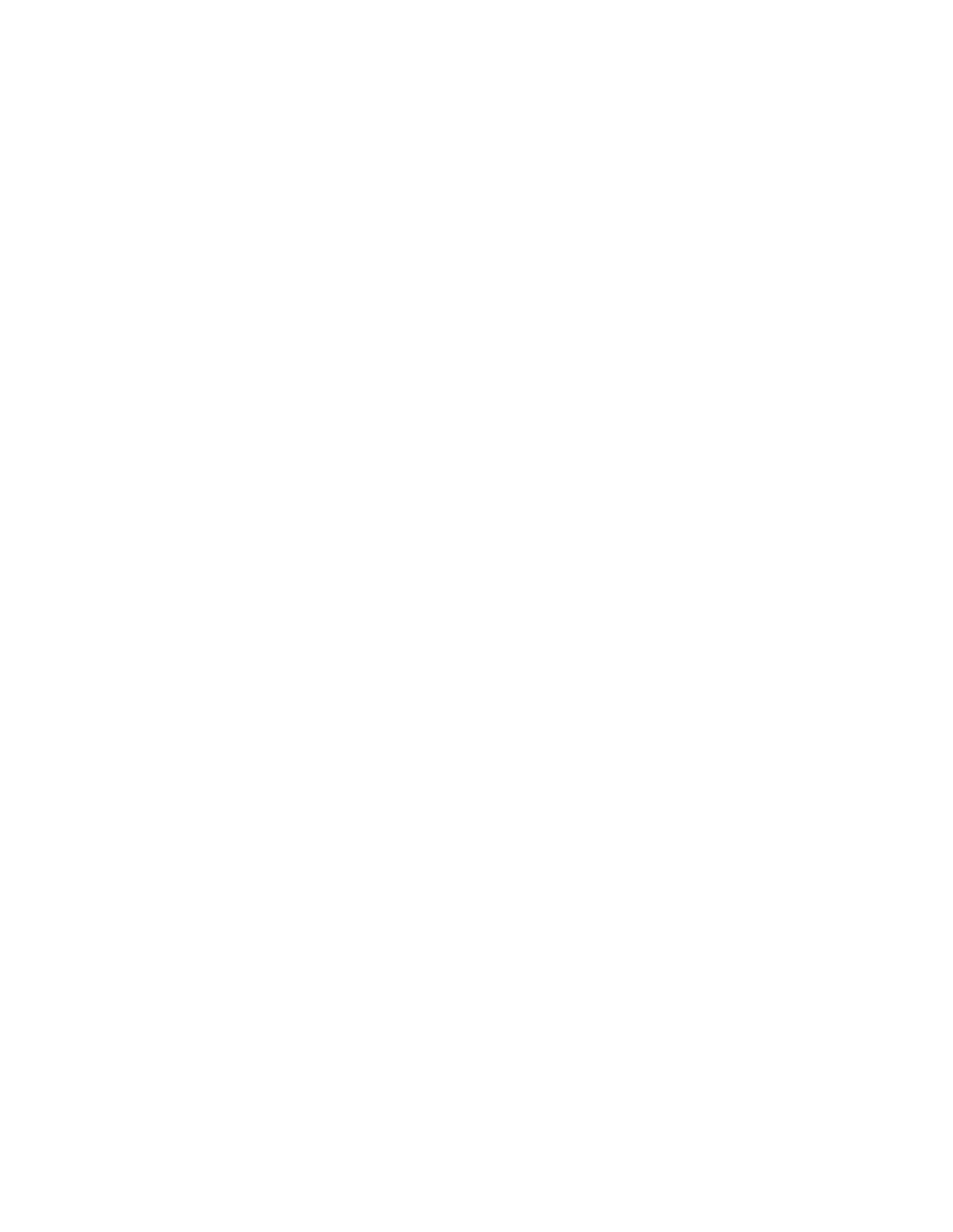## **TABLE OF CONTENTS**

|                                                                               | Page |
|-------------------------------------------------------------------------------|------|
|                                                                               |      |
| The Success of Canadian Education and a Strong Teaching Profession            |      |
| Teacher Unions as Advocates for Public Education and the Teaching Profession6 |      |
|                                                                               |      |
|                                                                               |      |
|                                                                               |      |
|                                                                               |      |

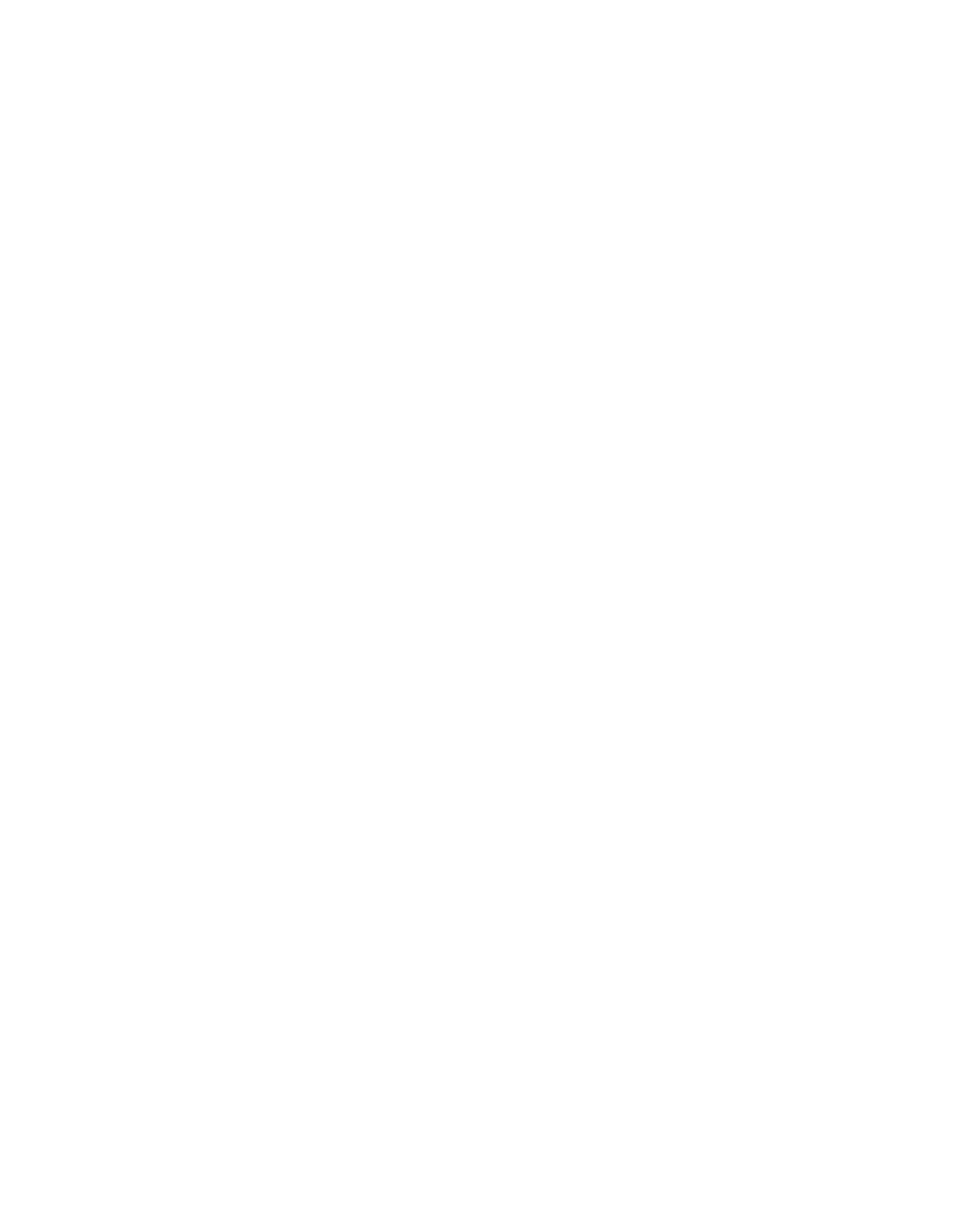## **Reframing Public Education as a Public Good**

by Bernie Froese-Germain Canadian Teachers' Federation

#### **Education as a public good**

In his 1847 *Report on a System of Public Elementary Instruction for Upper Canada*, Egerton Ryerson stated that public education was created in Canada to ensure that youth were prepared for their "appropriate duties and employments of life … as persons of business, and also as members of the civil community in which they live." (p. 9) As beneficiaries of the public education system, Ryerson recognized, as should we all, that education is much more than the transfer of basic numeracy and literacy skills from teacher to student – an important goal of public education in a democracy is to prepare all students for active participation in society.

This idea has endured in Canada for more than 150 years. Janet Keeping and David King (2012) state that "public education is a deliberate model of the best that a civil democratic society can be. This is not accidental, or occasional, or a matter of convenience. Public schools look and function like the democratic, civil, pluralist society of which they are an integral part." (p. 17) In their view these are among the other characteristics of public education (excerpt from Keeping & King, p. 17):

- All children have a right to be included in public education, and the community has a responsibility to be inclusive: every adult in a community has both a right and a responsibility to be involved in the education of all children, not just their own or their grandchildren's.
- Public education celebrates diversity. Children should be educated together, not in order to try to make them all the same, but so they may come to value everyone's unique individuality.
- Public education supports social mobility because a democratic society will fail if it does not constantly strive for greater fairness, ensuring that every child has the opportunity to benefit from its public education system, regardless of economic status.

However, Keeping and King also assert that the role of public education in fostering democracy is not as self-evident as it should be:

Canadians share a civic culture that includes both individual and communitarian values as well as political institutions, such as democracy, the rule of law, and protection of human rights. We transmit this shared civic culture from one generation to the next through education, and we do this most successfully by means of public education.

Alas, many Canadians seem to have lost track of the role that public education plays in the nurturing of our civic culture. We have allowed consumerist thinking – the more choice, the better – to infect public policy around education. A moment's reflection reminds us that the corollary of consumerism is fragmentation, which is very problematic for the transmission of shared civic culture. Education is, in any event, a generative and productive activity, not one of consumption. (p. 16)

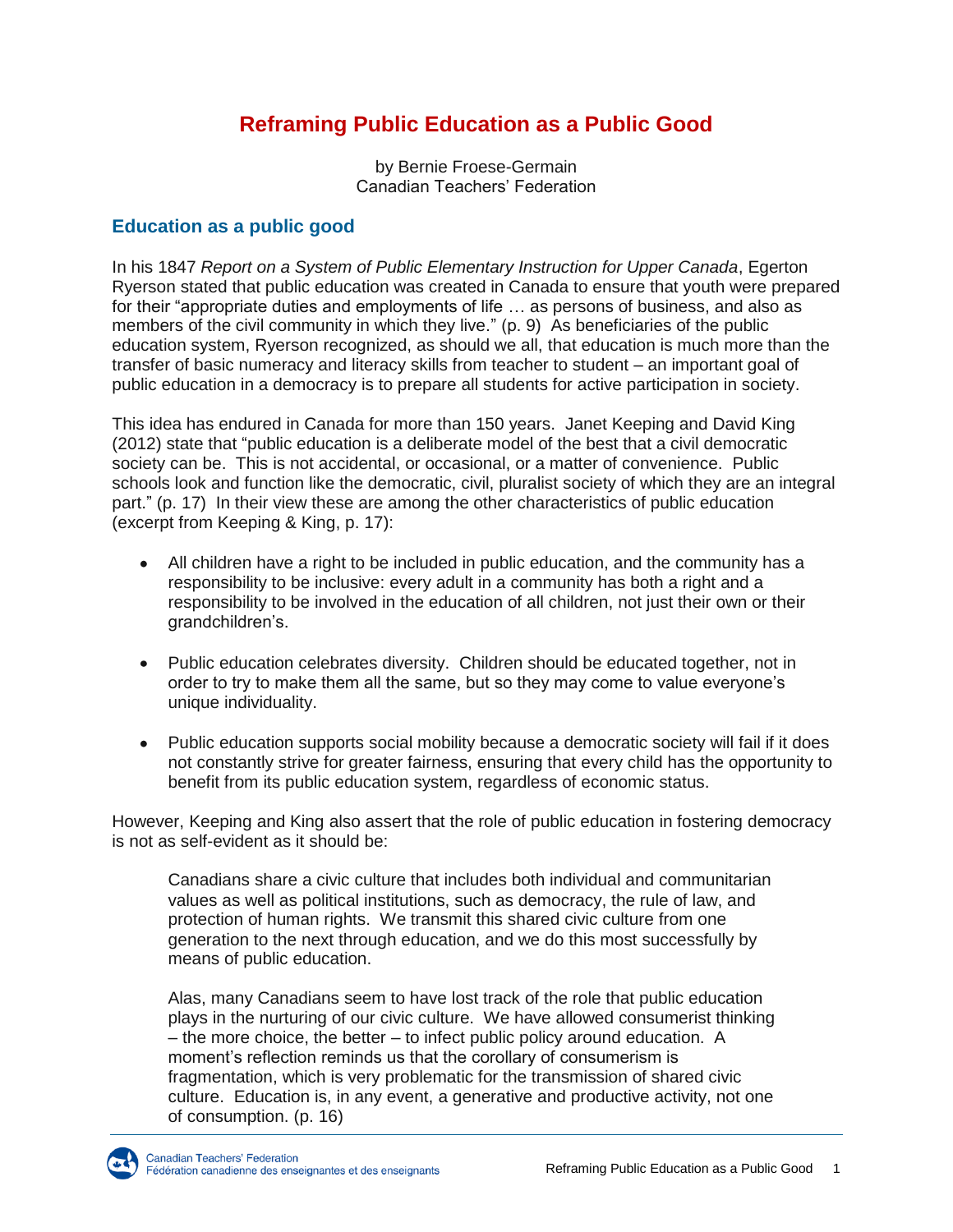Mark Kingwell (2012), professor of philosophy at the University of Toronto, makes a similar observation with regard to post-secondary education. The idea that "education is a public trust" has been obscured by the reductive logic of the market, "of return on investment, of tuition traded for jobs." 1 He goes on to say that,

Liberal education is about citizenship, not job training or simple personal enrichment – though it may incidentally provide both. Postsecondary institutions should be in the business, primarily, of creating critical, engaged citizens. This is not the current dominant view; it is nevertheless the correct one.

This process of creating an engaged informed citizenry must start with the public schools.

Last year CTF invited Joel Westheimer to provide his perspective on "education as a public good". An academic in the Faculty of Education at the University of Ottawa, whose focus of interest is democracy and citizenship, he is also a member of CTF's Panel of Academic Experts. He identifies some of the threats to the idea of the public good in general, and to education as a public good in particular:

- (1) The historic purpose of schools was not job training and should not be job training today even though we've pretty much lost most other language when talking about the purposes of schooling. Public schools were always about the democratic project of the public good. And while the work of preparing public citizens for a democracy must include more than the schools, the schools are the public institution best positioned to affect the vast majority of young people.
- (2) The public interest in schools should be far more evident to people than it currently is. Voting is down. Political participation is down. The biggest declines are among youth and young adults. Lots of kids volunteer but far fewer get involved in our democratic institutions. Volunteers are nice, no question about that. But totalitarian dictatorships like volunteers too. Democracies need more than nice people who volunteer. Democracy is not self-winding. As political theorist Sheldon Wolin observed, citizens in a democracy – both young and old – need to be taught to "know and value what it means to participate in and be responsible for the care and improvement of our common and collective life."
- (3) There is a very real and very dangerous growing animosity towards teachers see Wisconsin to our South, but also here in Canada. This is not something we should assume will go away. Teachers are easy targets and as the media and the general public think more and more that schools are simply a consumer service (job training, customers, etc.) rather than a critically important *public* institution for the common good, the more they are susceptible to ignorant, malicious and dangerous accusations of teacher laziness, incompetence.
- (4) Lastly, the slow erosion of a notion of "public" and "public good" is of course not limited to schools. It's a growing threat to Canada's historic embrace of the common good in all kinds of institutions including health care, childcare, transportation, community centres, etc. The small wedge of privatizing this or that service quickly translates into a decline in commitments to the kind of public engagement and collective endeavours that have so far made Canada an envy of many around the world.

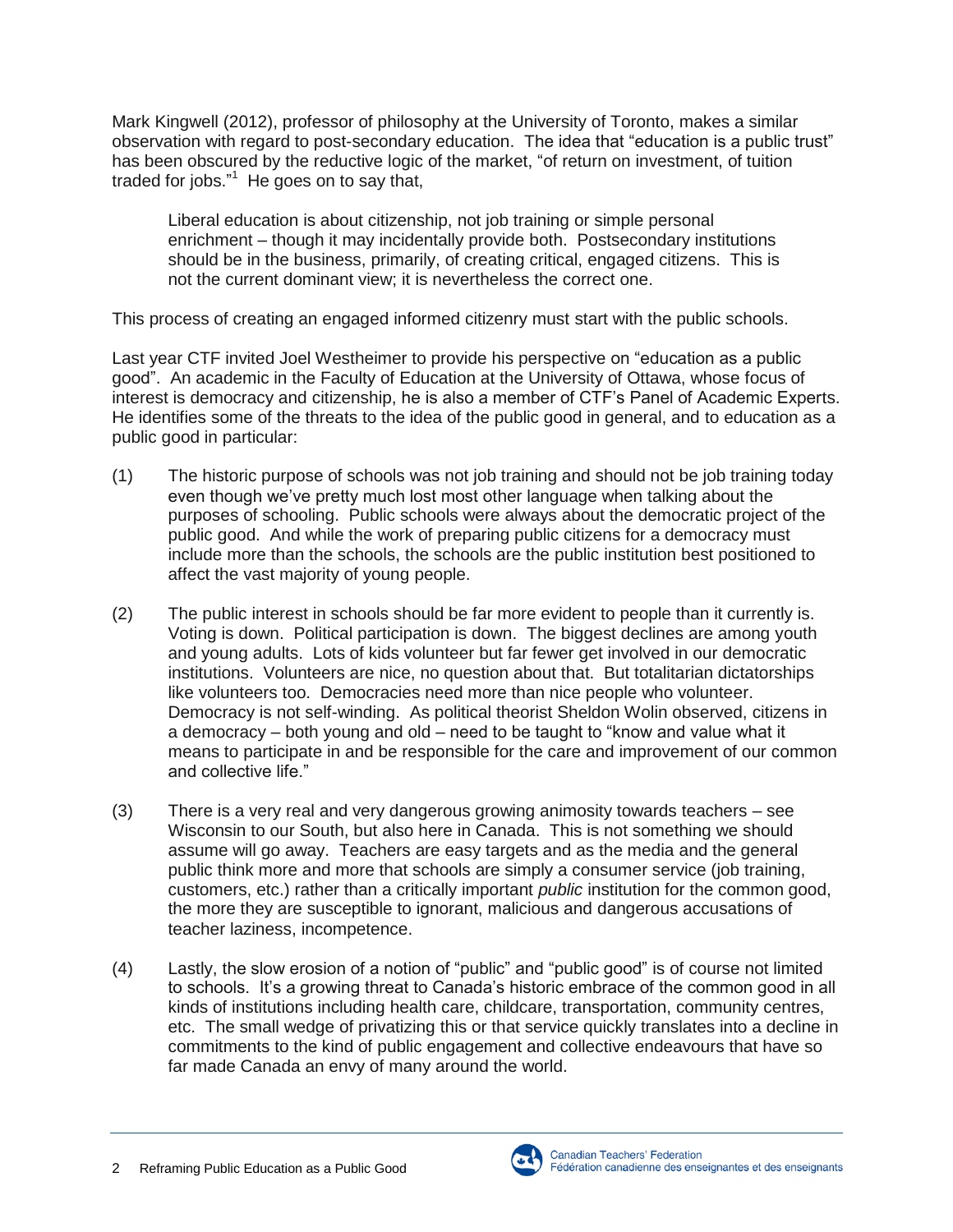While most of these assertions may seem self-evident to us – fundamental aspects of public education we take for granted – the fact that we need to rearticulate and reframe these issues to a broader public is indicative of the success of the right wing agenda in fundamentally altering the education debate for its own ideological ends.

Westheimer's comments about the connection between public schools, citizenship and democracy take on added meaning in the current context of the federal government's silencing of public debate in Canada on critical issues like poverty and inequality. As McMaster University professor Stephanie Baker Collins notes, the government is accomplishing this by abolishing information that might inform debate (e.g. weakening the long form census; eliminating the National Council of Welfare); cutting funding to numerous groups who might use such data to speak out about poverty, inequality, human rights violations and other issues; and generally cultivating "a political climate that is disdainful of public debate and of those who seek to stimulate it." Bill C-377, a private member's bill discriminatory to unions that was recently rammed through Parliament with little opportunity for debate, is only one example of this new political climate.

#### **The success of Canadian education and a strong teaching profession go hand in hand**

The international spotlight being shone on Canada's public education system largely as a result of our PISA success has us – and others – scrutinizing our system more closely than ever, including making comparisons with other countries such as the United States and Finland. Education researchers Andy Hargreaves and Dennis Shirley (2012) go so far as to describe Canada as "a 'go-to' country for educational inspiration and policy learning." (p. 10)

The OECD's PISA (Programme for International Student Assessment) has become the widely used if inadequate proxy for the performance of national (mainly OECD member countries) education systems.<sup>2</sup>

Canada's education systems work very well on the whole and arguably we don't need PISA assessments to tell us this – PISA results simply affirm what we already know. Consider that a poor showing, even a minor slip in the global rankings, on a future round of PISA tests could potentially undermine much of the good work being done. Indeed one of the key messages coming out of the CTF President's Forum in July 2012 was the need for broader measures of educational success. As teacher organizations we were challenged to put forward our vision of educational success, and to subsequently identify and articulate indicators of education quality other than, or in addition to PISA results to demonstrate this success to parents and the broader public.

Notwithstanding PISA's limitations – and the irony that it took international recognition for Canadians to recognize what teachers have known all along – these highlights of the 2009 PISA test results reflect our educational success on two levels: achievement and equity.

- Canadian students rank among the world's best in reading, mathematics, and science.
- Canada has a larger proportion of high achievers and a smaller proportion of low achievers compared to the OECD average.

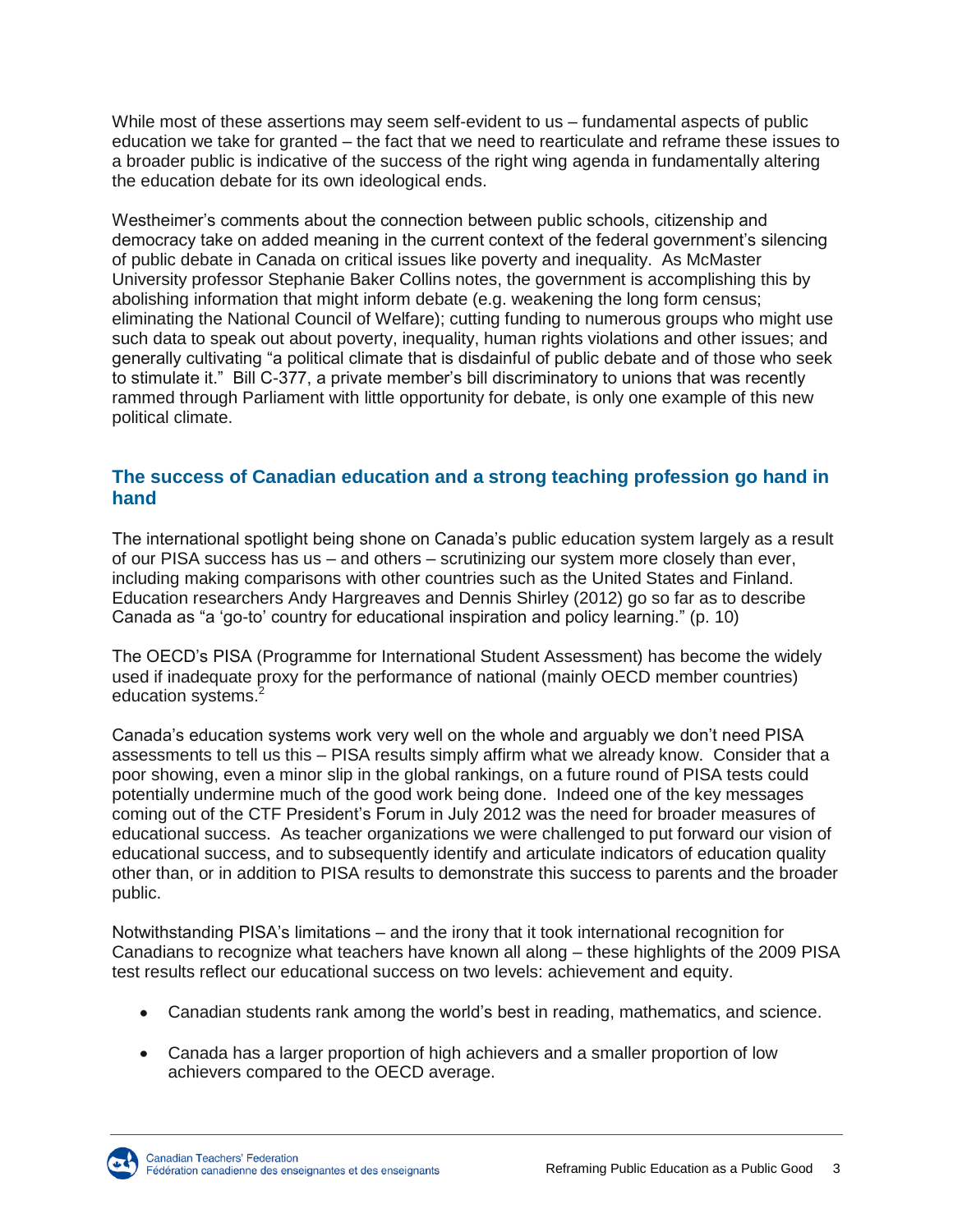Canada is one of the few countries in which immigrant students performed just as well or even better than their non-immigrant peers. (Council of Ministers of Education, Canada website)

As the OECD (2011a) observes, these accomplishments are all the more noteworthy given the size and diversity of our country:

…Canada has achieved success within a highly federated system, which features significant diversity, particularly with respect to issues of language and country of origin. Given that many of the other PISA leaders are relatively small and culturally homogenous countries, Canada could provide a model of how to achieve educational success in a large, geographically dispersed, and culturally heterogeneous country. (p. 66)

Interestingly (and perhaps uniquely Canadian) as Ben Levin (Canada Research Chair in Education Leadership and Policy at the Ontario Institute for Studies in Education, University of Toronto) observes, the fact that "we have one of the highest performing education systems in the world, particularly taking into account our highly diverse population" may come as news to many Canadians (Levin, 2011, p. 20). It has certainly caught the attention of policy analysts and policymakers internationally.

Levin (2011) notes that there are important distinctions between Canada and the U.S. in terms of both social conditions and educational policies that help to explain our success, including better qualified teachers:

Canadians often assume that what is said about education south of the U.S. border applies north of it as well. However Canada's international rankings are consistently higher than those of the U.S., primarily because of different social conditions (less inequality, less child poverty, etc.) and different educational policies (more equitable financing, better qualified and motivated teachers, and less diversity in quality of schools). (pp. 19-20)

He attributes the high quality and motivation of the Canadian teaching profession in large measure to strong teacher unions "that have negotiated decent pay and working conditions but also due to a more consistent focus on effective professional learning and leadership". He also points out as have others that, "any country that wants to improve education outcomes and reduce disparities will also have to tackle some of the gross disparities outside the education system; schools cannot achieve social and educational equity on their own." Teachers are concerned about societal inequality because they see first-hand how its impact gets played out within their classes and schools.

In what they describe as the "Canadian Way", Hargreaves and Shirley (2012) believe that our educational success is considerably more complex than can be adequately explained by any individual jurisdiction's particular short-term education policies. They conclude that it has more to do with

constellations of policies that run across provinces and systems, accumulate over time, and are consistent with a longstanding culture of high regard for public education, strong support for the teaching profession, and broadly collaborative

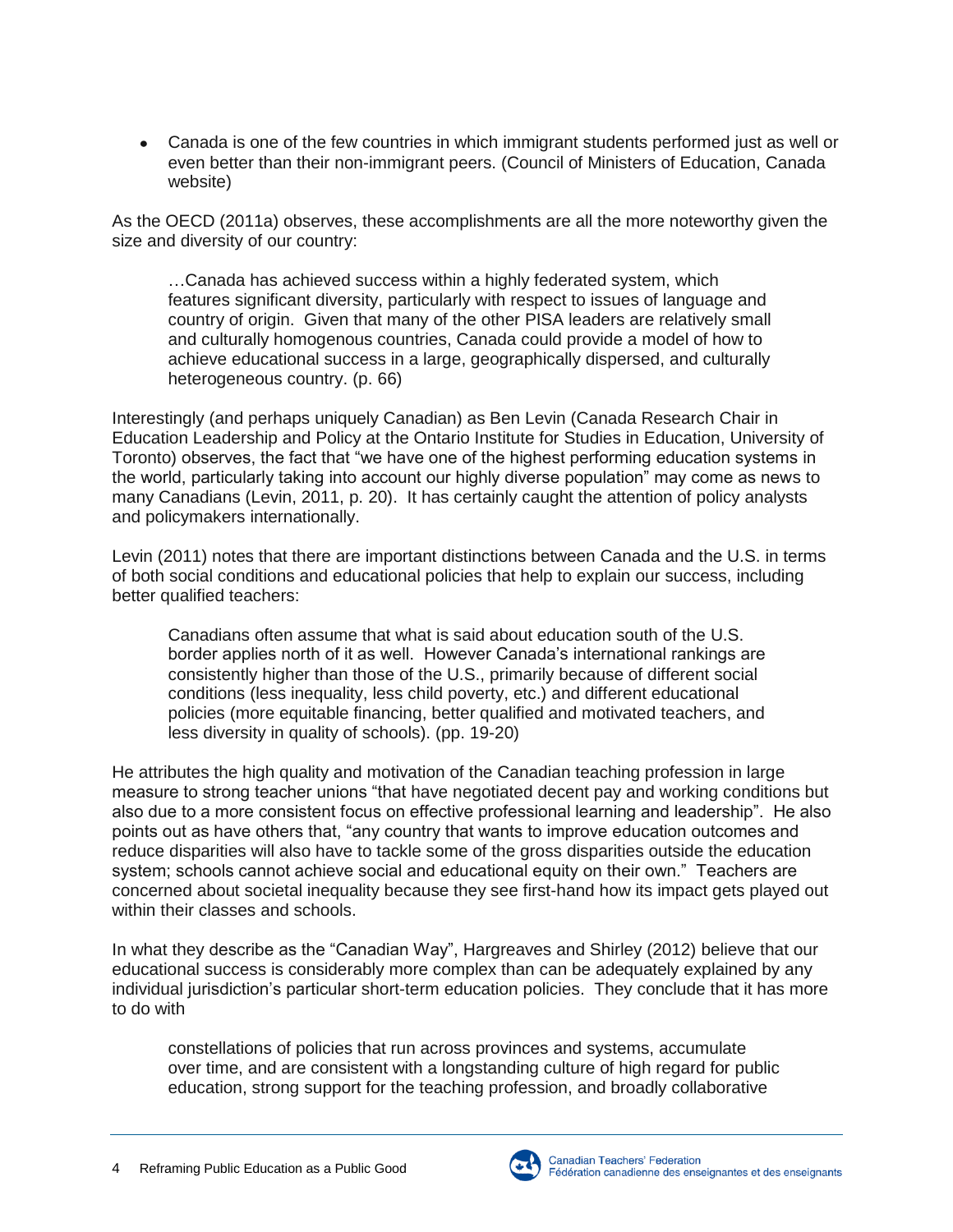and inclusive processes of educational change management, inspired by sets of commonly shared beliefs. This embedded and inclusive Canadian Way – that is being threatened by the global trend to weaken district involvement and control in favour of more and more centralized direction – says more about Canada as a society than it does about the relative value of any specific provincial policy. (p. 13)

If we're looking for direction on education policy from outside our borders, many educators believe it would make more sense to look towards countries like Finland. The Finnish approach to education reform is refreshing precisely because it is in many ways the anti-thesis of education reform trends in the U.S. and elsewhere. In her review of *Finnish Lessons: What Can the World Learn from Educational Change in Finland?* (2011) by education expert Pasi Sahlberg, Vivian McCaffrey (Elementary Teachers' Federation of Ontario) notes that, "what is most perplexing for international experts is that Finland has produced top-performing students while eschewing market-based education reforms premised on competition and standardized tests." She quotes Sahlberg: "Finland is an example of a nation that lacks school inspection, standardized curriculum, high-stakes student assessments, test-based accountability, and a race-to-the-top mentality with regard to educational change".

In a country with no system of high-stakes standardized testing and indeed no word for 'accountability' (Finns use the term 'responsibility'), Finland consistently excels on PISA. The emphasis is instead on teacher-designed assessment. When external testing does occur, it is by random sample (approx. 10% of students) for system level improvement.

The important link between educational success and the quality of the teaching profession is something Finns are well aware of, even celebrate. According to McCaffrey (2011), the "centrepiece of Finnish education is the nation's teaching force", particularly the high societal status of teachers and teaching, strong public trust in the profession, rigorous selection and training, and a focus on teacher professional development and autonomy<sup>3</sup>.

McCaffrey concludes with some takeaways for Canada, lessons Canadian teachers have consistently advocated:

In Canada, there is ample opportunity to apply the Finnish lessons to improve our own schools. Sahlberg's chronicle of Finland's success gives Canadian educators some powerful examples to support policies we have long advocated. These include universal early childhood education, a rejection of standardized testing, greater professional autonomy for teachers, a focus on experiential learning, more support for special education<sup>4</sup>, and a real commitment to equal opportunity.

Similar to Finland, Canada's strong public education system is accompanied by a high quality highly regulated teaching profession and strong teacher unions. Even though it may seem to be a logical connection, in a period in which teachers and especially their unions often face strong criticism, it's important that we reinforce our understanding of this.

In stark contrast to Finland in terms of its treatment of the teaching profession is the U.S. Gardner (2011) describes the disrespect and lack of support for teachers, the demands of accountability pressures, and the resultant high turnover rate (across the U.S. close to 50% of teachers leave the field within the first five years). Speaking at the CTF National Staff Meeting

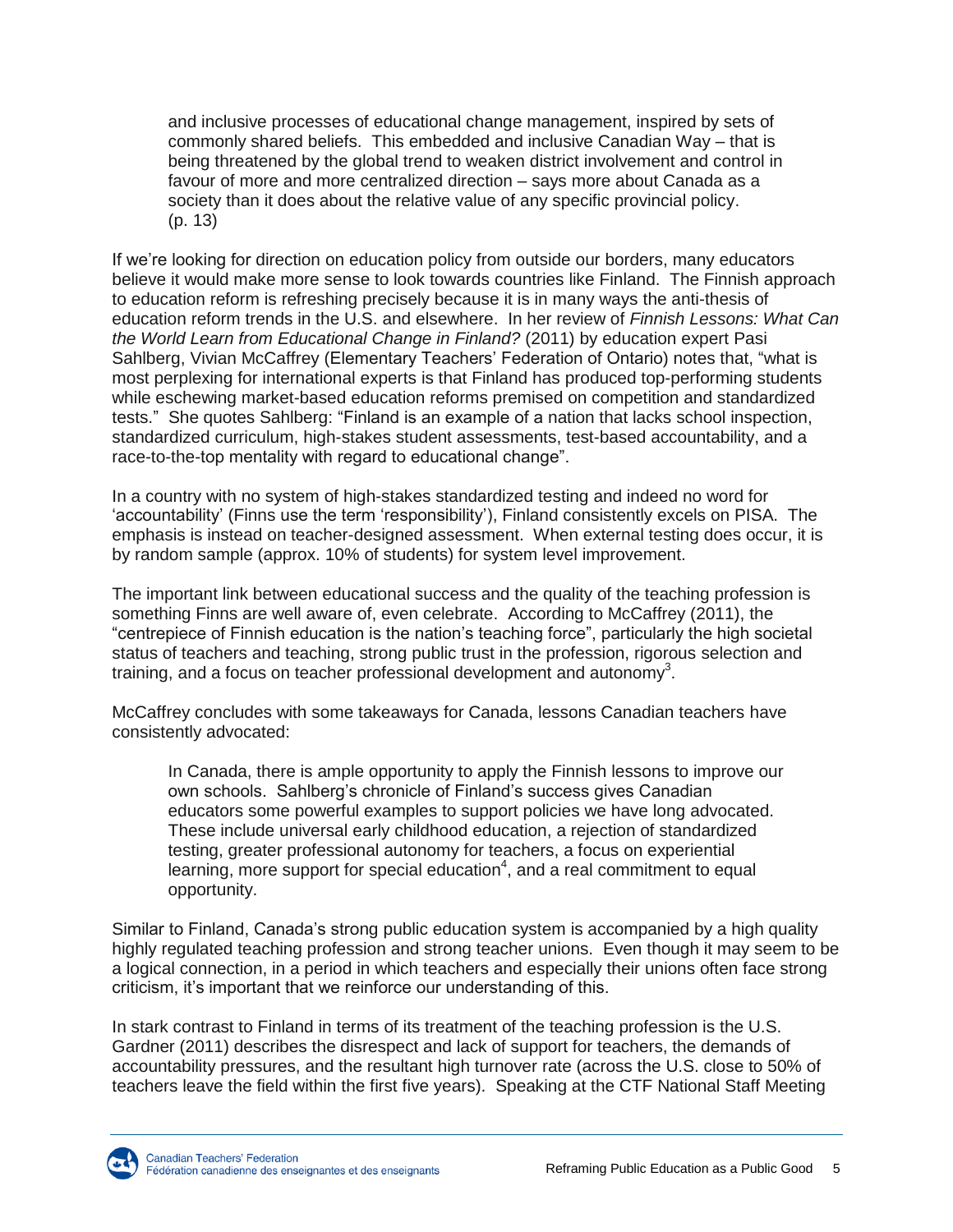in Nov. 2011, Rob Weil (American Federation of Teachers) described the "frontal assault on unions and teachers" in the U.S. He reported that when asked in an internal poll about the "conditions" faced by teachers today, 75% of AFT members said that the conditions are negative or somewhat negative, the highest negative feeling the AFT has ever recorded. The U.S. situation with respect to the teaching profession is clearly a red flag for education policymakers.

#### **Teacher unions as advocates for public education and the teaching profession**

Not only do we seem to have lost the connection between a strong public education system and a vibrant civic culture, the critical role they play as advocates for public education and its broad goals is likely not the first thing that comes to mind when most people think about teacher unions.

Nonetheless teacher unions have been and continue to be among the strongest supporters and defenders of public education and, as Diane Ravitch has commented, "the best organised opposition to education cuts." (Education International, Feb. 2011) They understand the important link between public education, democracy and the public good, and they are often in the forefront of campaigns to defend public education.

According to Wayne Peters, President of the Canadian Association of University Teachers, it is no coincidence that the high quality of Canadian colleges and universities is accompanied by a high rate of unionization in the post-secondary education sector:

In Canada, the post-secondary education sector has achieved a high rate of unionization among both academic and support staff. This has been crucial to Canada's university and college system being one of the best in the world. If this is to continue we must take notice of these attacks on unions and the broader labour movement and work hard to defend the hard-won gains and rights that unionization and labour laws provide and to protect post-secondary education as a public good.

Unfortunately, teacher unions are often perceived as impediments (and worse) to improving the quality of education. This is part of the extreme rhetoric we hear these days – the highly publicized U.S. film *Waiting for Superman* is a case in point. Ben Levin (2010) argues that we "should recognize the important positive role teacher unions have played and can continue to play in building strong and effective education systems." For example he notes that,

A lot of education rhetoric these days includes mention of the supposedly negative impact of teacher unions on reform. For a few commentators, eliminating union opposition is one of the most essential, or even the single most important component in creating improvement, while for many others it is part of the package.

But here's an interesting observation. Virtually all the top performing countries on international education measures have strong teacher unions, including Finland, Korea, Japan, Canada, Australia and others. Of course such a relationship does not imply causation, but it does suggest that there is no necessary conflict between strong teacher unions and good outcomes.



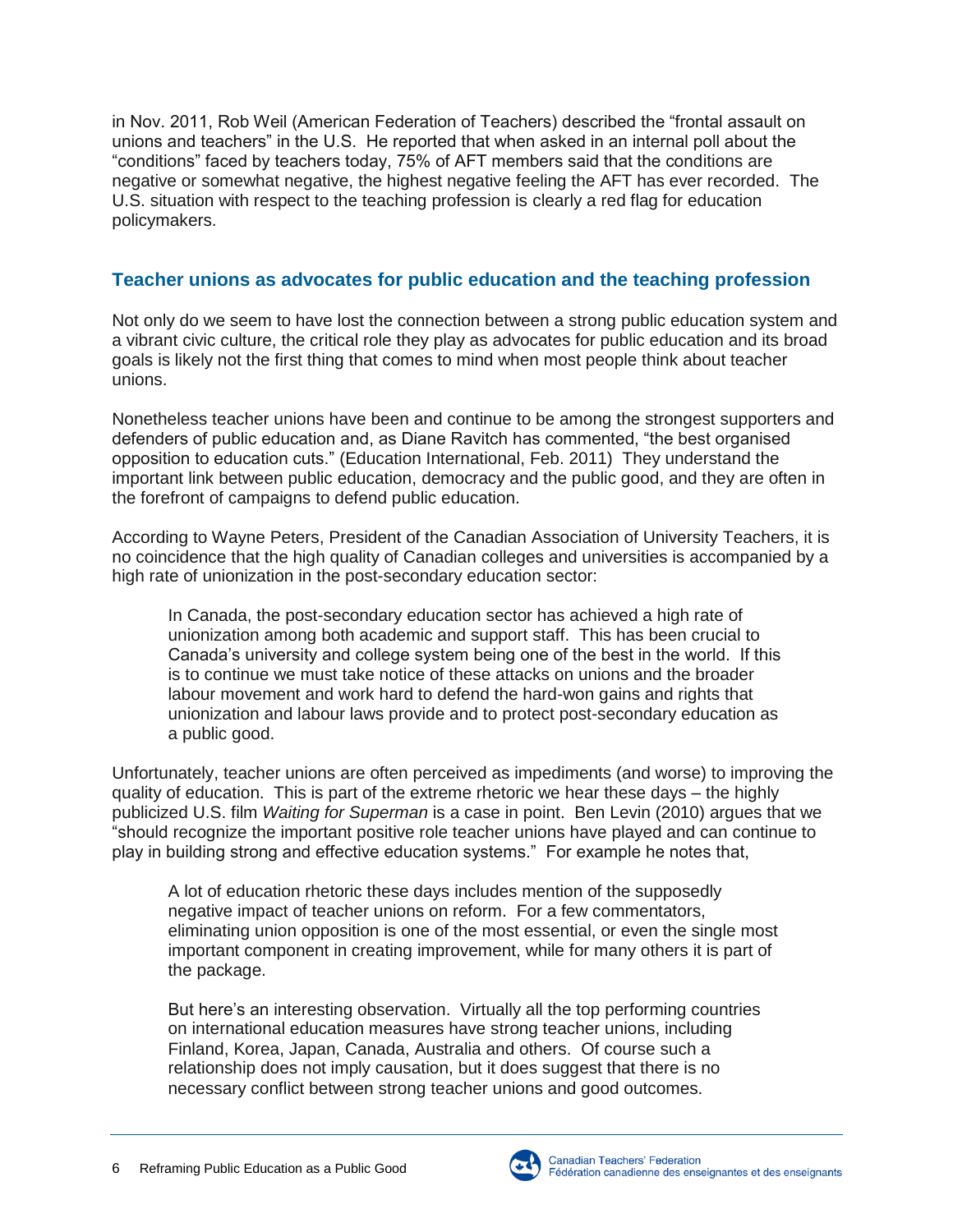Moreover, some countries or sub-national units that took steps to weaken the influence of their unions did not demonstrate any subsequent improvements and in some cases, such as England, later had to take many measures to improve the situation of teachers to get an adequate supply and thus to improve student results.

There are good logical grounds for thinking a positive relationship might exist. There is virtually unanimous agreement that the quality of teaching is among the most important factors in shaping education outcomes. It stands to reason that good teaching depends on attracting and retaining talented people in the profession. Strong unions play a vital role in ensuring that teachers are reasonably paid, and perhaps even more importantly that they have reasonable working conditions; the evidence shows that teachers are highly motivated by working conditions such as good leadership and opportunity to learn.

This view is echoed in the OECD (2011b) background report prepared for the first International Summit on the Teaching Profession held in New York City in March 2011, *Building a High-Quality Teaching Profession*:

Unions are sometimes perceived as interfering with promising school reform programs by giving higher priority to the unions' "bread and butter" issues than to what the evidence suggests students need to succeed. But the fact is that many of the countries with the strongest student performance also have strong teachers' unions, and the better a country's education system performs, the more likely that country is working constructively with its unions and treating its teachers as trusted professional partners.

[Education International's background paper for the Summit,](http://download.ei-ie.org/Docs/WebDepot/EI%20NYSU%20Brochure_print.pdf) in a discussion on the importance of engaging teachers in reform, notes that "successful education reform cannot be achieved without the involvement and consent of teachers, education workers and their school communities …. Reforms must factor in the engagement and capacity of the teaching profession." The EI paper goes on to cite the work of Professor Nina Bascia (Ontario Institute for Studies in Education, University of Toronto) who has studied extensively the relationship between teacher unions and policymakers:

'teacher unions are nearly the only organisations that have paid substantive attention to the actual conditions of teachers' work… [but]... because they are rarely invited to the table to discuss substantive policy issues with education decision makers, teachers' organisations can only react after the fact to decisions that have already been made.'

So why would you look to teachers' organizations for direction on sound educational policy that benefits student learning and strengthens our public education systems? What is so important about the teacher voice on education reform?<sup>5</sup>

Echoing the OECD, Rick Salutin in his recent book, *Keeping the Public in Public Education*, notes that "in most good public systems, [teacher unions] act as partners." (p. 61) He quotes former B.C. Deputy Minister of Education Charles Ungerleider on the important contribution of

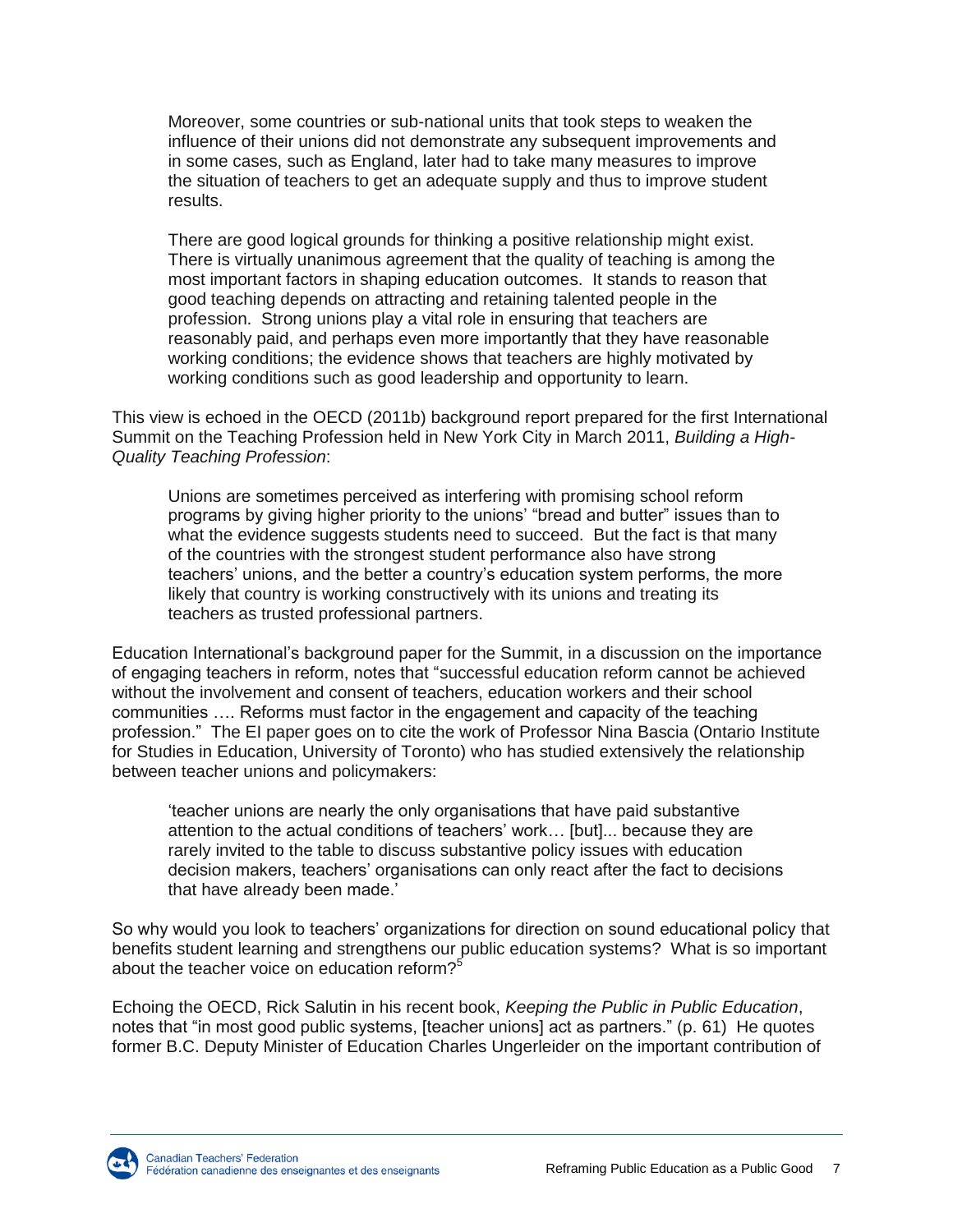teacher unions: "With some exceptions, virtually every improvement in public education has been due to teacher bargaining rather than the government sector." (p. 61) This is an aspect of collective bargaining that receives scant mention in the mainstream media where union stories generally focus on labour disruptions.

Educational improvements negotiated through the bargaining process are substantial. They include services for students with special needs, ESL programs, reductions in primary class size, ratios for teacher-librarians based on school size, teacher preparation time, professional development days, setting up teams to discuss individual student progress, mentorship programs, and equity in education initiatives (Salutin, 2012, pp. 61-62). No doubt we could add to this list many more union-initiated changes that are beneficial for student learning.

A decade into the new millennium, teacher unions are to varying degrees engaged in articulating a vision for the future of public education. Among the questions they're grappling with is: how do we bridge the gulf between where we are at present in terms of the educational orthodoxy, and where we need to go to ensure that all schools are good schools?

The Alberta Teachers' Association (2012) for example recently set out its vision for transforming education in Alberta. This vision consists of 12 dimensions (each dimension accompanied by specific practices and policies) including curriculum development and implementation, assessing and reporting student learning, optimal conditions of practice, teacher professional development and autonomy, teacher leadership, school leadership, digital technologies and learning, inclusive education, differentiation for learning, and early childhood learning. The B.C. Teachers' Federation has produced a discussion paper and website on teaching and learning in the  $21^{st}$  century (Naylor, 2011).

The concept of 21<sup>st</sup> century learning, we would argue, is embodied by such qualities as critical thinking and problem solving, creativity, collaboration, democratic citizenship and community responsibility, as well as the necessary conditions of practice required by the teaching profession to foster these qualities in students. As noted, a major challenge going forward is reconciling the tension between this interpretation of 21<sup>st</sup> century teaching and learning, and the prevailing orthodoxy of standardized testing, accountability by numbers, narrowing of curricula, and education in the service of labour market needs. J-C Couture (2007), citing Andy Hargreaves, observes "that teachers exist in a paradoxical position between the promise of living in the knowledge economy on the one hand, and the stark realities of underfunded schools and the tendency of policy makers on the other to default to 'standardized solutions' to address complex educational issues". (p. 4)

In the current climate, teacher unions and their education partners are often placed in the difficult position of having to defend what is an inherently human and qualitative service (one essentially based on the strength of pedagogical relationships) with narrow quantitative data derived by those who work largely outside the classroom.

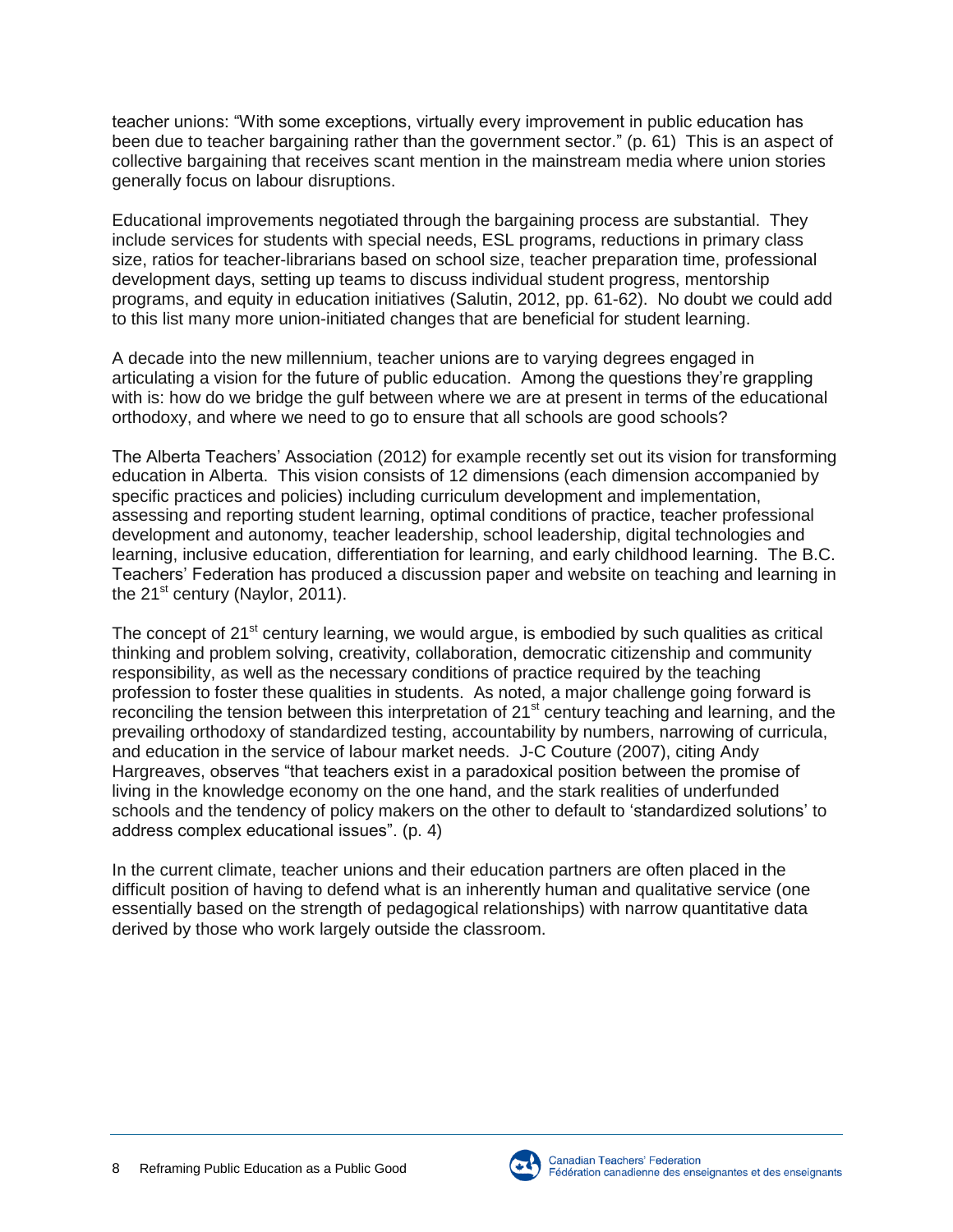#### **Unions and the public good**

Generally speaking the history of unionism is associated with serving and promoting the public good, and not solely the interests of union members. In his critique of Michigan's introduction of "right to work" legislation which he describes as the "new corporate servitude law", University of California Professor George Lakoff (2012) says that,

The deeper truth about unions is that they don't just create and maintain rights for workers; they work for and create crucial rights in society as a whole. Unions created weekends, the eight-hour workday and health benefits. And through their politics, they have been at the center of support for civil rights and other social justice issues. In short, unions don't just work for their members. They work for all of us. Including businesses: Workers are profit creators.

In the Canadian context, researchers Errol Black and Jim Silver emphasize the need to put a different frame on unions, emphasizing their critical role in a democratic society. This is especially important in these difficult economic times as well as the negative public perception of unions:

…it is important to re-frame unions in a more accurate light: as leaders in efforts to build a better world for Canadians. It was trade unions and the labour movement that joined with progressive popular groups to fight for and win union and collective bargaining rights for workers, old age pensions, unemployment insurance, Medicare, the Canada Pension Plan, programs to protect the poor, decent minimum wages and employment standards, libraries, expanded access to education at all levels, workers' compensation and workplace health and safety legislation, and the housing and infrastructure required to build decent communities for working people and their families. Not only does the union advantage produce higher wages and improved benefits for union members, but also unions bring the rule of law to the workplace, placing limits on the arbitrary power of owners and managers – thus enriching democracy and our individual and collective human rights.

Black and Silver rightly conclude that "these are enormous achievements from which all Canadians benefit. We need to be relentless in saying these things." And it's not just progressives who are saying this about unions. According to Ed Broadbent,

Right-wing commentators like to claim that unions undermine good economic performance. But respected organizations such as the OECD, the International Monetary Fund and the World Bank have shown this isn't so. They have recognized that unions promote more equitable societies, and that countries with strong unions have less extremes of rich and poor, stronger public services and social safety nets, without adversely affecting good economic performance. So why are Conservatives in Ottawa and the provinces disturbingly adopting the anti-union rhetoric of the American right?

The role of unions in advancing equity is becoming more pertinent given the growing trend of income inequality and the negative economic and social consequences flowing from this for society (Mackenzie, 2012). Demonstrating the important role that unions can play in reducing

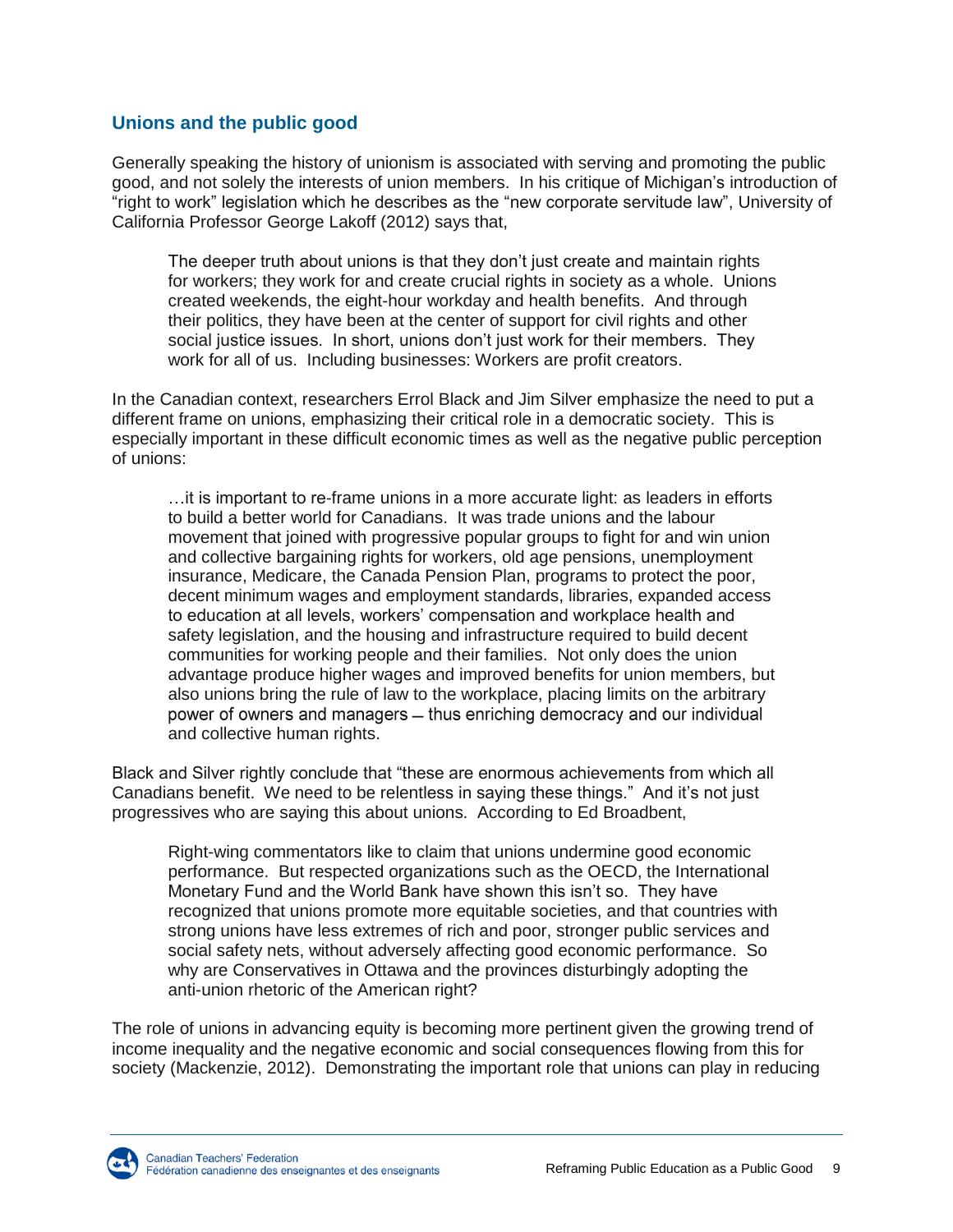inequality, Christopher Schenk (2012), Ontario Federation of Labour Research Director, cites evidence showing "a strong correlation between high union density and greater income equality." (p. 7)

Schenk also discusses the two prevailing different perspectives of unions, arguing that while unions are generally perceived as monopolistic, they "should be viewed from a collective 'voice' perspective, which enables union members to participate in democratic workplace processes through discussion, voting, union elections and negotiations with their employer on issues of common concern to the workers." (p. 6) Borrowing from Keeping and King (2012), one could say that, like public schools, unions function like the democratic, civil and pluralist society in which they are embedded.

These democratic union processes and rights are being systematically eroded in Canada. Teacher unions and other unions face numerous challenges, perhaps none more formidable that the current hostile environment for unions in general and the attack on labour rights in particular. Examples include numerous instances of government interference with collective bargaining (such as the passage in Ontario of Bill 115 which seriously undermines teachers' democratic right to collectively bargain). As noted earlier, at the federal level Bill C-377 was passed in December 2012, regressive legislation which the Canadian Foundation for Labour Rights describes as

a thinly disguised anti-union measure, designed to upset the balance of power in collective bargaining relationships across Canada. Bill C-377 not only intrudes on the provincial field of labour relations and violates the privacy rights of third parties, it interferes with the freedom of workers to associate, to organize, and to meaningfully advance collective goals with their employers.

CTF's current national campaign to defend and promote labour rights includes a strategy to mobilize opposition against Bill C-377.

### **Reframing public education as a public good**

A few years ago the CTF Work Group on Teaching Quality (WGTQ) looked at the politics of language in education, specifically how the language of the neo-liberal agenda is being used to marginalize both the teaching profession and the mission of public education. Often neo-liberal proponents use terms that co-opt our own language. Recently, the term *teacherpreneur* appears to have entered the lexicon, allegedly signifying an approach to teaching that is in keeping with 21<sup>st</sup> century learning for a global market economy.

The power of language to shape opinion cannot be underestimated. According to George Lakoff, an expert in cognitive linguistics, "the first principle of political and social communication in cases of conflict is: avoid the other side's language." One way for teachers' organizations to promote our beliefs, and avoid playing into the other side's language, is to develop and consistently utilize language that reframes the agenda to our beliefs. For teachers' organizations, this means focusing on the core values and mission of public education and the teaching profession to promote and foster the well-being and education of all children and youth.

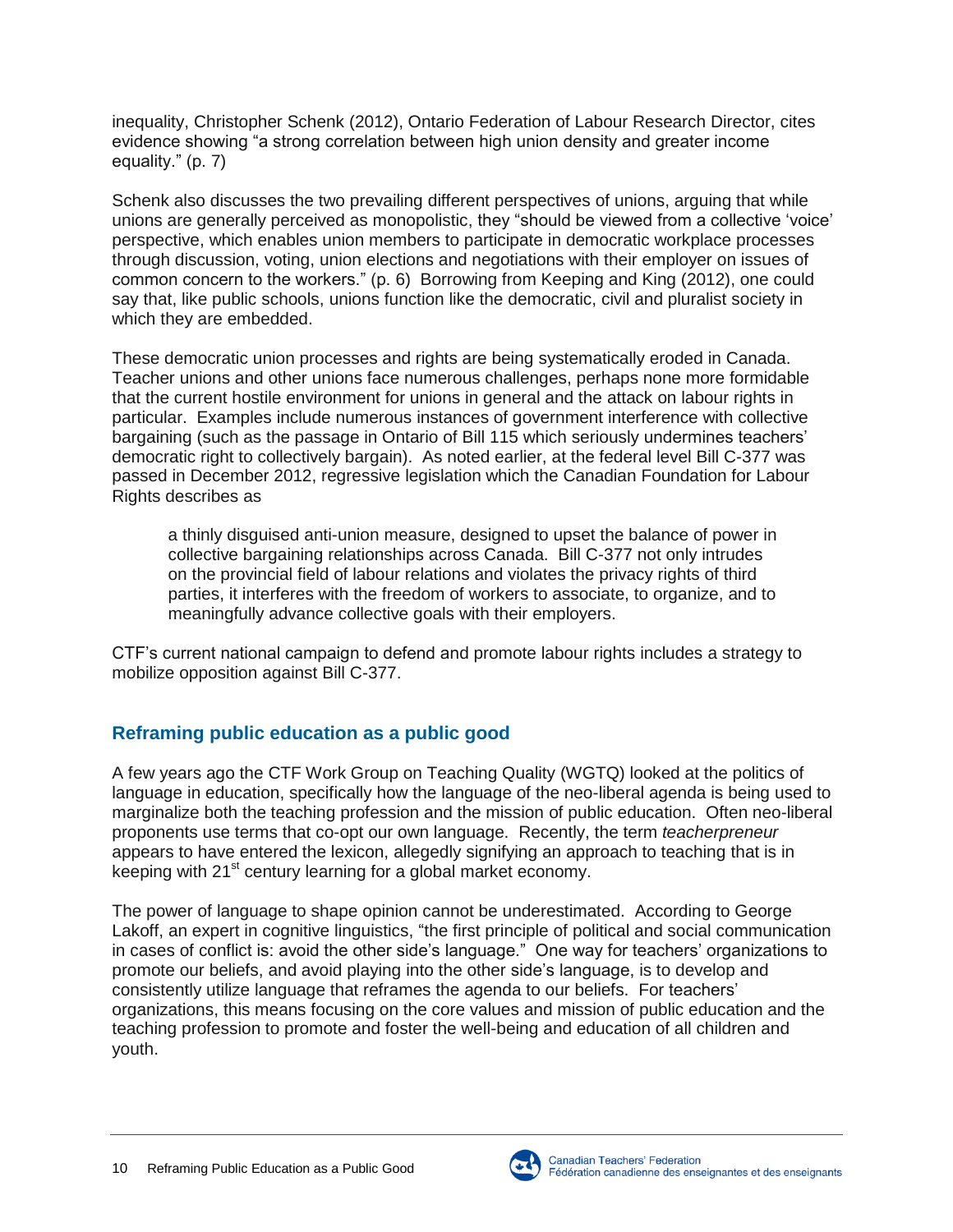This brief list of terms was developed by the WGTQ as a starting point for the teaching profession to attempt to reframe the dialogue around public education by creating and using common language:

- **investment in society through education**, versus an exclusive focus on the cost of education, education spending as a burden
- **education for active responsible citizenship**, vs. education narrowly focussed on skills training and job preparation
- **student learning and development**, vs. achievement in core academic subjects
- **classroom-based assessment**, vs. large-scale assessment or standardized testing
- **shared responsibility**, vs. test-based accountability
- **inclusive schools**, vs. charter schools, private schools, 'school choice'
- **self-directed professional learning**, vs. teacher training, mandated professional development

Emphasizing the benefits of all public goods and services including public schools, to counter the harmful myopic focus on tax cuts and incessant refrain of the heavy *burden* of taxation, was also part of this exercise. While tax cuts reduce both our capacity to fund existing vital public services such as public schools and to create new services and programs (such as universal child care), with a subsequent erosion of our living standards and quality of life, fair taxation is as they say the price we pay for civilized society.

To this list we could well add education as a public good, as a fundamental human right, versus education as a marketable commodity.

Education International's policy paper on education, "Building the Future through Quality Education", prepared for the  $6<sup>th</sup>$  EI World Congress in July 2011, emphasizes that the purpose of public education must extend well beyond preparing individuals as job-seekers, to develop well-rounded and engaged citizens – that to do otherwise diminishes the very concept of public education:

This policy challenges explicitly the narrow, instrumentalist view of education as solely teaching students to become skilled employees. Instead, it argues for a perspective on education that serves both the values of the society at local and global levels, as well as cultural, democratic, social, economic and environmental needs. It recognises that education is a human right and a public good in its own right, enabling people at all stages in their lives to achieve their maximum potential and to better understand themselves and their role and relationships. Education is also a key means for the transmission, analysis and application of knowledge and experience, and plays a central role in the creation of new knowledge through research and innovation. Its role is broader than the mechanistic and instrumental role that many proponents of market forces and "customer-provider" models acknowledge. (p. 1)

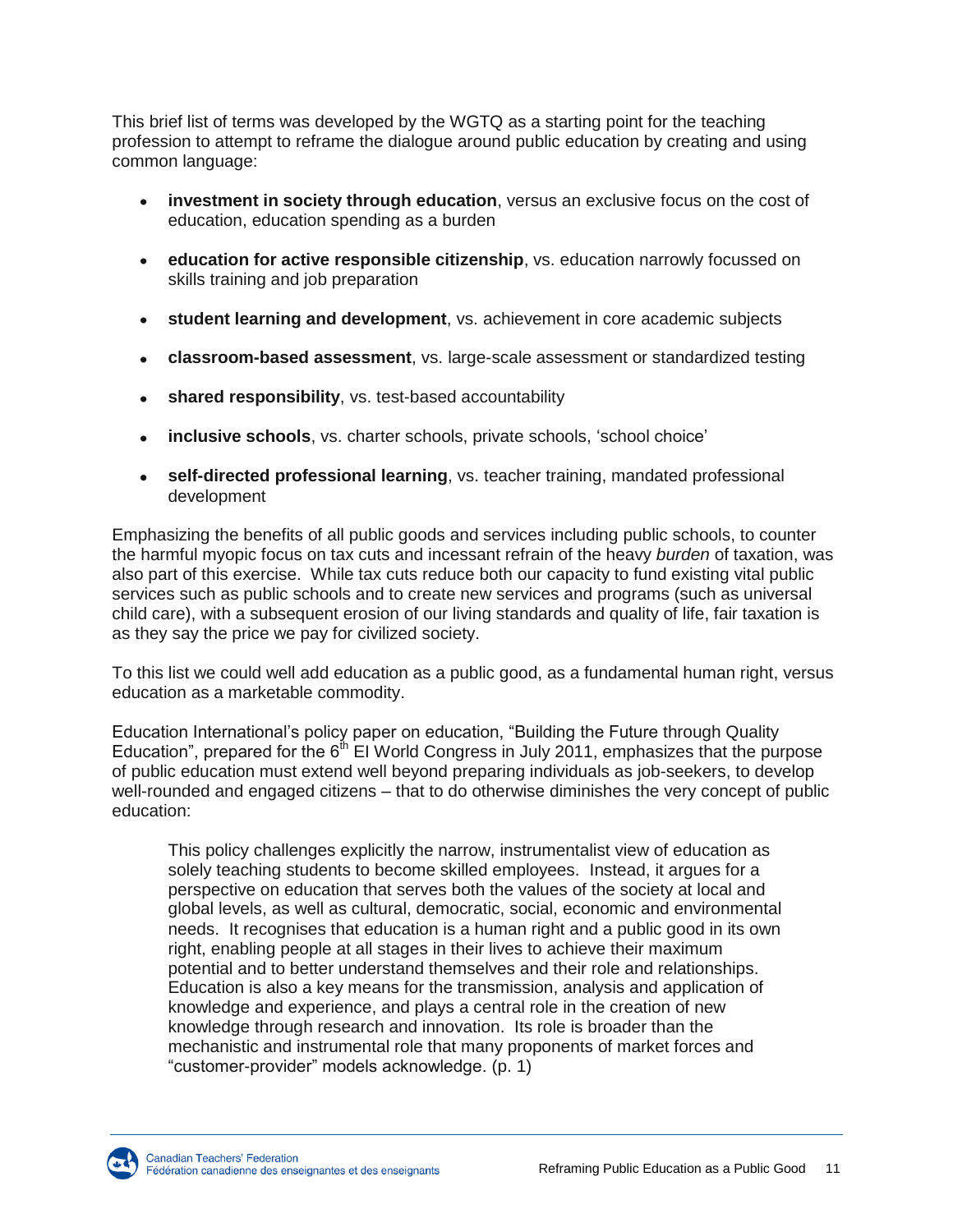At the April 2012 CTF Board of Directors meeting, discussions took place on the topic of "Education as a Public Good".<sup>6</sup> The CTF teacher belief statements, drawn from the *CTF Vision for Public Education Statement* approved by the Board in November 1999, were used to inform the discourse. This discussion led to a recommendation from the CTF Board for an action resolution on "Education as a Public Good".

Delegates at the 2012 CTF Annual General Meeting in Halifax also had the opportunity to discuss the topic of education as a public good. They identified a number of negative trends and pressures occurring across the country, in particular the "shifting drivers for education decision-making". This includes applying a business/market approach to education, the powerful impact of the test-driven accountability agenda on curriculum and other aspects of education, the use of public debt and the austerity agenda to justify cost-cutting at the expense of program needs, and the competition with other sectors, notably health care and services for seniors, for diminished resources, making decision-making increasingly political (Fraser, 2012).

The preamble to CTF's action resolution on "Education as a Public Good", adopted at the 2012 AGM, states that the teachers of Canada believe that a strong publicly funded public education system, rooted in the principles of universality, equity, responsiveness and accountability, is essential to sustaining and promoting our democratic society working for the good of all. Further, teachers believe:

- that the best interests of all children and youth must guide each decision that society and its institutions make on their behalf.
- that the development of educational policy should be founded in the belief that public education is a public good for the whole of society.
- that Canada must honour its commitment to the United Nations Convention on the Rights of the Child to make the well-being of children this nation's highest priority.
- that a responsible, knowledgeable, committed teaching profession is essential to the provision of quality public education.
- that teachers must have sufficient autonomy to apply their professional judgement.
- that quality schools are well supported with public resources.
- that the conditions under which teaching and learning take place have a direct impact on what teachers and students can achieve together.
- that the goals society sets for students and schools must be challenging and attainable.
- that there are many forms of success for schools and students including personal, social, academic, cultural and vocational success. Varied approaches are required to evaluate the extent to which schools and students achieve success.
- that the school curriculum is designed to prepare students to become caring responsible active citizens.

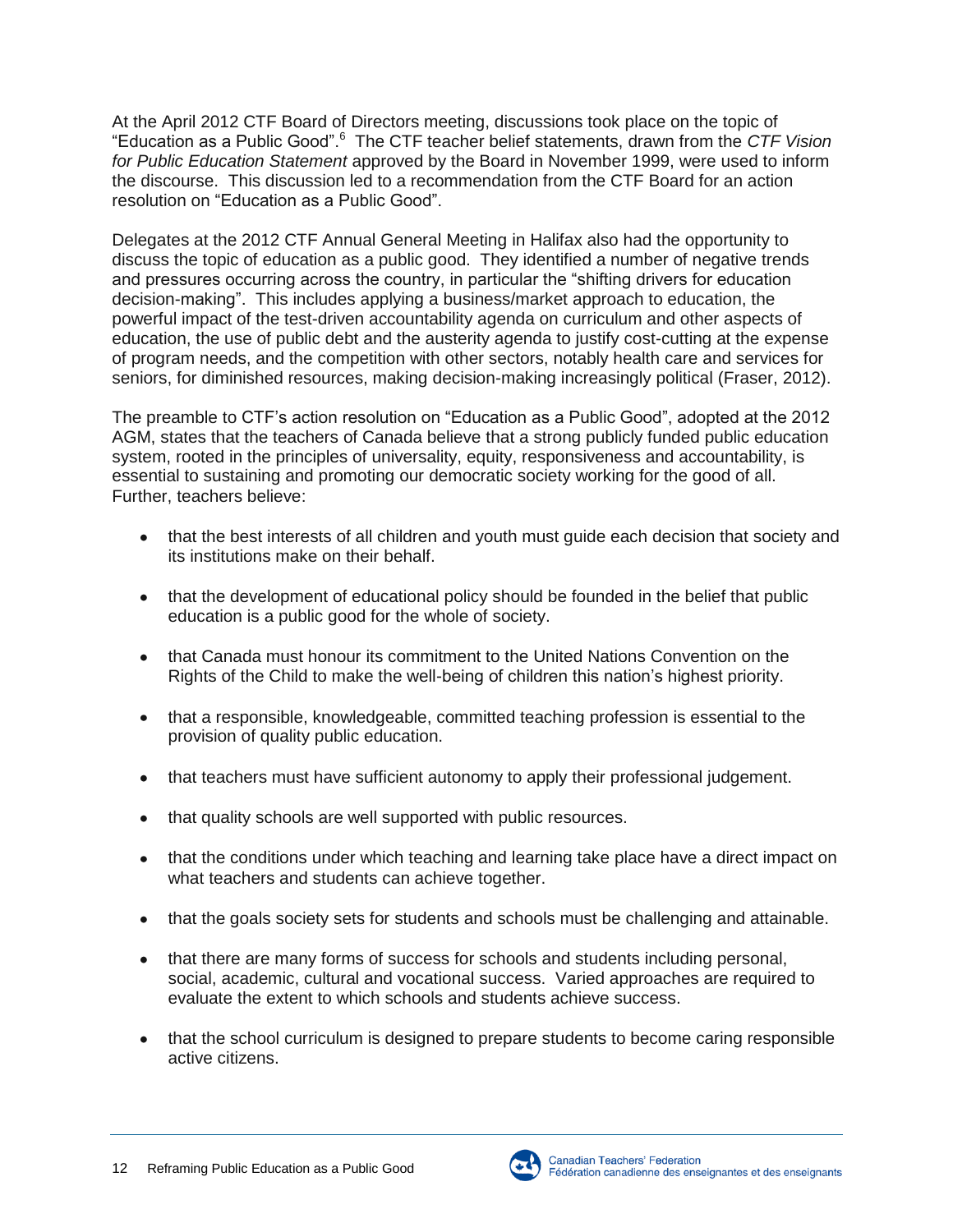- that schools must be governed by people who are elected by, and accountable to the public.
- that change in schools is natural and healthy provided it is based on sound research and reasoning and in consultation with teachers.
- that lifelong learning is a right for all citizens and that programs developed should be universal, accessible and adequately funded.

These beliefs inform the actions of the Canadian teaching profession through their respective teacher organizations in support of public education as a public good.

#### **References**

Alberta Teachers' Association (Aug. 2012). *A Great School for All – Transforming Education in Alberta*. ATA Research Update. Edmonton.

Baker Collins, Stephanie (April 26, 2012). "A policy plan to hide poverty, inequality. Ottawa is shutting down public debate on issues it doesn't care about." *Hamilton Spectator* (thespec.com).

[http://www.thespec.com/opinion/columns/article/712043--a-policy-plan-to-hide-poverty](http://www.thespec.com/opinion/columns/article/712043--a-policy-plan-to-hide-poverty-inequality)[inequality](http://www.thespec.com/opinion/columns/article/712043--a-policy-plan-to-hide-poverty-inequality)

Black, Errol, & Silver, Jim (May 15, 2012). "The challenges facing labour." *Policy Fix*, CCPA-Manitoba Office.

<http://www.policyalternatives.ca/publications/commentary/challenges-facing-labour>

Broadbent, Ed (July 12, 2012). "Unions, equality and democracy." *iPolitics*. <http://www.ipolitics.ca/2012/07/12/ed-broadbent-unions-equality-and-democracy-labour/>

Canadian Foundation for Labour Rights (Oct. 2012). Submission to the Standing Committee on Finance Re: Bill C-77 – An *Act to Amend the Income Tax Act* (Requirements for Labour Organizations).

Canadian Teachers' Federation Handbook – 2012-2013.

Council of Ministers of Education, Canada (CMEC) web page on Programme for International Student Assessment (PISA).

[http://www.cmec.ca/253/Programs-and-Initiatives/Assessment/Programme-for-International-](http://www.cmec.ca/253/Programs-and-Initiatives/Assessment/Programme-for-International-Student-Assessment-(PISA)/PISA-2009/index.html)[Student-Assessment-\(PISA\)/PISA-2009/index.html](http://www.cmec.ca/253/Programs-and-Initiatives/Assessment/Programme-for-International-Student-Assessment-(PISA)/PISA-2009/index.html)

Couture, J-C (Spring 2007). "Taking back the classroom through teacher research." *ATA Magazine*, 87(3), pp. 4-12. [http://www.teachers.ab.ca/Publications/ATA%20Magazine/Volume%2087/Number%203/Articles](http://www.teachers.ab.ca/Publications/ATA%20Magazine/Volume%2087/Number%203/Articles/Pages/Taking%20Back%20the%20Classroom.aspx) [/Pages/Taking%20Back%20the%20Classroom.aspx](http://www.teachers.ab.ca/Publications/ATA%20Magazine/Volume%2087/Number%203/Articles/Pages/Taking%20Back%20the%20Classroom.aspx)

Dunleavy, Jodene (Summer 2011). "Ranking our responses to PISA 2009!" *Education Canada*, p. 35.

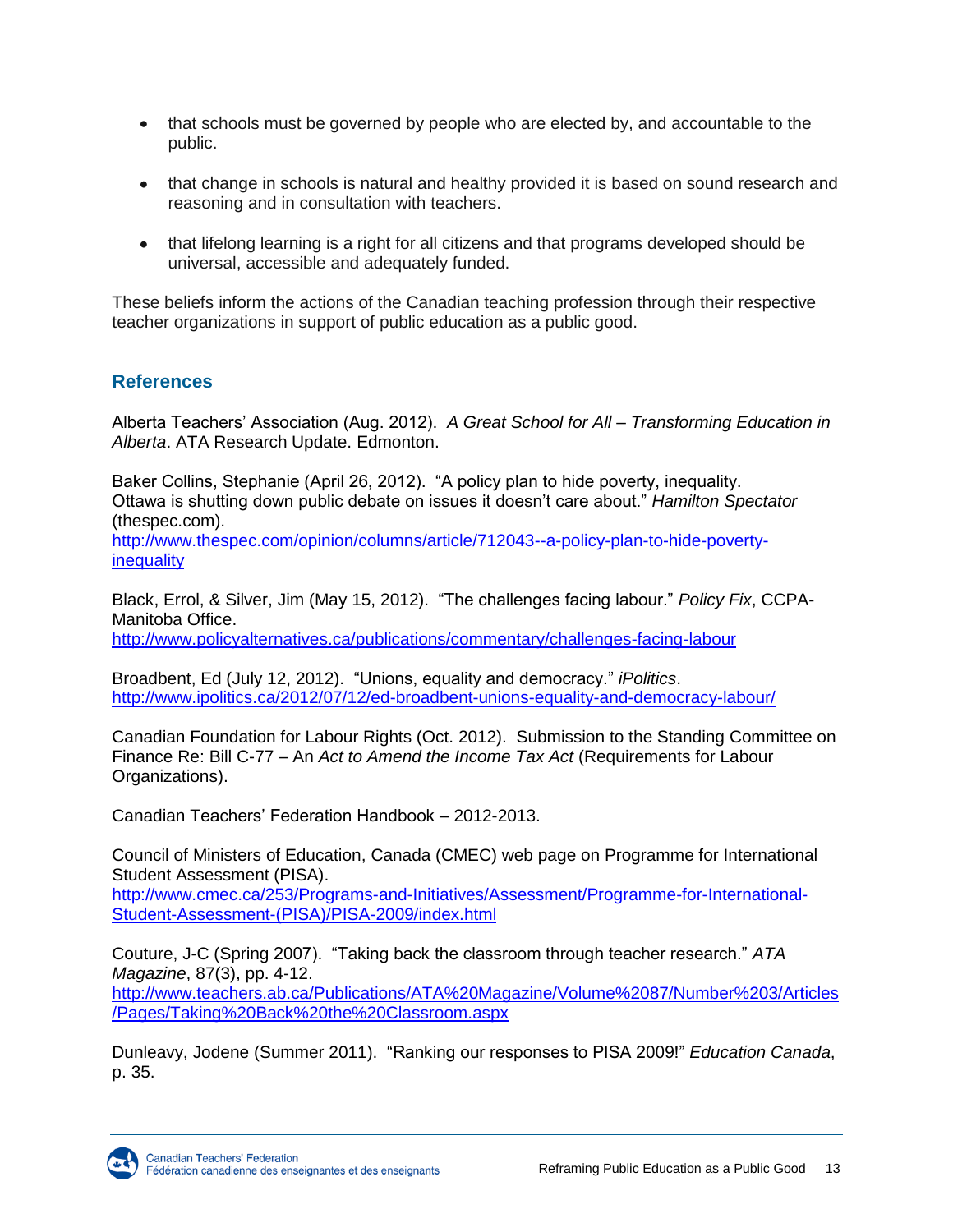Education International (July 2011). "Policy paper on education. Building the future through quality education." 6<sup>th</sup> EI World Congress, Cape Town. [http://www.ei-ie.org/en/websections/content\\_detail/5741](http://www.ei-ie.org/en/websections/content_detail/5741)

Education International (2011). *Educational International and the International Summit on the Teaching Profession*. Brussels. [http://download.ei-ie.org/Docs/WebDepot/EI%20NYSU%20Brochure\\_print.pdf](http://download.ei-ie.org/Docs/WebDepot/EI%20NYSU%20Brochure_print.pdf)

Education International (Feb. 24, 2011). "Historian of education defends teachers' right to organise."

[http://www.ei-ie.org/en/news/news\\_details/1675](http://www.ei-ie.org/en/news/news_details/1675)

Fraser, Calvin (Oct. 2012). "CTF AGM attendees discuss education as a public good." *CTF Perspectives*. <http://perspectives.ctf-fce.ca/en/9/Default.aspx>

Froese-Germain, Bernie (Sept. 2010). *The OECD, PISA and the Impacts on Educational Policy*. Canadian Teachers' Federation. Ottawa.

Gardner, Walt (April 6, 2011). "The beatings will continue until teacher morale improves." *Christian Science Monitor* (CSMonitor.com) [http://www.csmonitor.com/Commentary/Opinion/2011/0406/The-beatings-will-continue-until](http://www.csmonitor.com/Commentary/Opinion/2011/0406/The-beatings-will-continue-until-teacher-morale-improves?cmpid=addthis_email&sms_ss=email&at_xt=4db0310832f29e42%2C0)[teacher-morale](http://www.csmonitor.com/Commentary/Opinion/2011/0406/The-beatings-will-continue-until-teacher-morale-improves?cmpid=addthis_email&sms_ss=email&at_xt=4db0310832f29e42%2C0)[improves?cmpid=addthis\\_email&sms\\_ss=email&at\\_xt=4db0310832f29e42%2C0](http://www.csmonitor.com/Commentary/Opinion/2011/0406/The-beatings-will-continue-until-teacher-morale-improves?cmpid=addthis_email&sms_ss=email&at_xt=4db0310832f29e42%2C0)

Hargreaves, Andy, & Fullan, Michael (2012). *Professional Capital: Transforming Teaching in Every School*. Teachers College Press / Ontario Principals' Council.

Hargreaves, Andy, & Shirley, Dennis (Fall 2012). "The international quest for educational excellence: Understanding Canada's high performance." *Education Canada*, 52(4), pp. 10-13. [http://www.cea-ace.ca/education-canada/article/international-quest-educational-excellence](http://www.cea-ace.ca/education-canada/article/international-quest-educational-excellence-understanding-canadas-high-perfo)[understanding-canadas-high-perfo](http://www.cea-ace.ca/education-canada/article/international-quest-educational-excellence-understanding-canadas-high-perfo)

Keeping, Janet, & King, David (Summer 2012). "What happened to the 'public' in public education?" *Education Canada*, 52(3), pp. 16-19. [http://www.cea-ace.ca/education-canada/article/what-happened-](http://www.cea-ace.ca/education-canada/article/what-happened-%E2%80%9Cpublic%E2%80%9D-public-education) [%E2%80%9Cpublic%E2%80%9D-public-education](http://www.cea-ace.ca/education-canada/article/what-happened-%E2%80%9Cpublic%E2%80%9D-public-education)

Kingwell, Mark (Oct. 13, 2012). "Mark Kingwell's seven pathways to the stars." *The Globe & Mail*.

[http://www.theglobeandmail.com/news/national/time-to-lead/mark-kingwells-seven-pathways-to](http://www.theglobeandmail.com/news/national/time-to-lead/mark-kingwells-seven-pathways-to-the-stars/article4610505/)[the-stars/article4610505/](http://www.theglobeandmail.com/news/national/time-to-lead/mark-kingwells-seven-pathways-to-the-stars/article4610505/)

Lakoff, George (Dec. 13, 2012). "Michigan's new corporate servitude law: It takes away worker rights." *Huffington Post* (blog). [http://www.huffingtonpost.com/george-lakoff/michigans-new-corporate-](http://www.huffingtonpost.com/george-lakoff/michigans-new-corporate-law_b_2292001.html?utm_source=Alert-blogger&utm_medium=email&utm_campaign=Email%2BNotifications)

[law\\_b\\_2292001.html?utm\\_source=Alert-](http://www.huffingtonpost.com/george-lakoff/michigans-new-corporate-law_b_2292001.html?utm_source=Alert-blogger&utm_medium=email&utm_campaign=Email%2BNotifications)

[blogger&utm\\_medium=email&utm\\_campaign=Email%2BNotifications](http://www.huffingtonpost.com/george-lakoff/michigans-new-corporate-law_b_2292001.html?utm_source=Alert-blogger&utm_medium=email&utm_campaign=Email%2BNotifications)

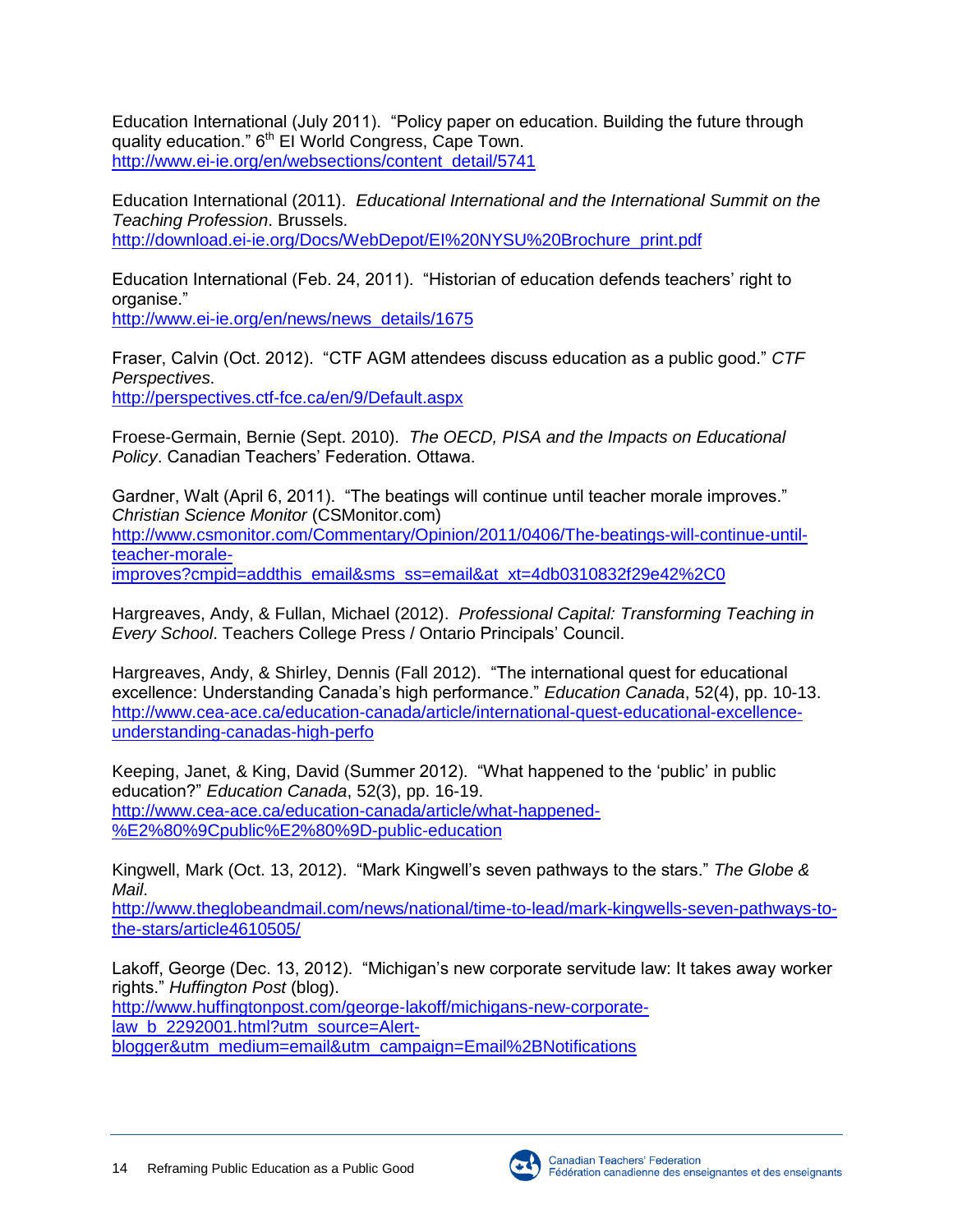Levin, Ben (2011). "Achieving equity through innovation: A Canada-U.S. dialogue." *Education Canada*, 51(5), pp. 19-21.

Levin, Ben (March 12, 2010). "Let's stop blaming teacher unions." *Education This Week* (Educational Policy Institute). [http://www.educationalpolicy.org/publications/etw/canada/commentary/etwcancom\\_100312.html](http://www.educationalpolicy.org/publications/etw/canada/commentary/etwcancom_100312.html)

Mackenzie, Hugh (Dec. 30, 2012). "Why the 99 per cent still matter in Canadian politics." *Toronto Star*.

[http://www.thestar.com/opinion/editorialopinion/article/1308352--why-the-99-per-cent-still](http://www.thestar.com/opinion/editorialopinion/article/1308352--why-the-99-per-cent-still-matter-in-canadian-politics)[matter-in-canadian-politics](http://www.thestar.com/opinion/editorialopinion/article/1308352--why-the-99-per-cent-still-matter-in-canadian-politics)

McCaffrey, Vivian (Sept. 7, 2012). "The Finnish model: A beacon for education reform?" *Rabble.ca*. <http://rabble.ca/books/reviews/2012/09/finnish-lessons>

Naylor, Charlie (Jan. 2011). "21<sup>st</sup> century learning – Widening the frame of focus and debate. A BCTF Research discussion paper." B.C. Teachers' Federation. <http://www.bctf.ca/uploadedFiles/Public/Issues/21CL/21CL-DiscussionPaper.pdf>

OECD (2011a). *Strong Performers and Successful Reformers in Education: Lessons from PISA for the United States*. Paris: OECD Publishing. <http://www.oecd.org/pisa/46623978.pdf>

OECD (2011b). *Building a High-Quality Teaching Profession: Lessons from Around the World*. Background Report for the International Summit on the Teaching Profession. Paris: OECD Publishing.

<http://www2.ed.gov/about/inits/ed/internationaled/background.pdf>

Peters, Wayne (Sept. 2012). "Perilous times for labour." *CAUT Bulletin*, 59(7). [http://www.cautbulletin.ca/en\\_article.asp?ArticleID=3517](http://www.cautbulletin.ca/en_article.asp?ArticleID=3517)

Ryerson, Egerton (1847). *Report on a System of Public Elementary Instruction for Upper Canada*.

[http://ia600404.us.archive.org/14/items/reportonsystemof00ryeruoft/reportonsystemof00ryeruoft.](http://ia600404.us.archive.org/14/items/reportonsystemof00ryeruoft/reportonsystemof00ryeruoft.pdf) [pdf](http://ia600404.us.archive.org/14/items/reportonsystemof00ryeruoft/reportonsystemof00ryeruoft.pdf)

Salutin, Rick (2012). *Keeping the Public in Public Education*. Linda Leith Publishing.

Santos-Neves, Gabriel (Nov. 14, 2012). "Unruly voices: Six questions for Mark Kingwell." *Harper's Magazine* blog.

[http://harpers.org/blog/2012/11/unruly-voices-essays-on-democracy-civility-and-the-human](http://harpers.org/blog/2012/11/unruly-voices-essays-on-democracy-civility-and-the-human-imagination/)[imagination/](http://harpers.org/blog/2012/11/unruly-voices-essays-on-democracy-civility-and-the-human-imagination/)

Schenk, Christopher (Sept. 2012). *Unions in a Democratic Society – A Response to the Consultation Paper on the Renewal of Labour Legislation in Saskatchewan.* CCPA National Office/CCPA Saskatchewan Office.

<http://www.policyalternatives.ca/publications/reports/unions-democratic-society>